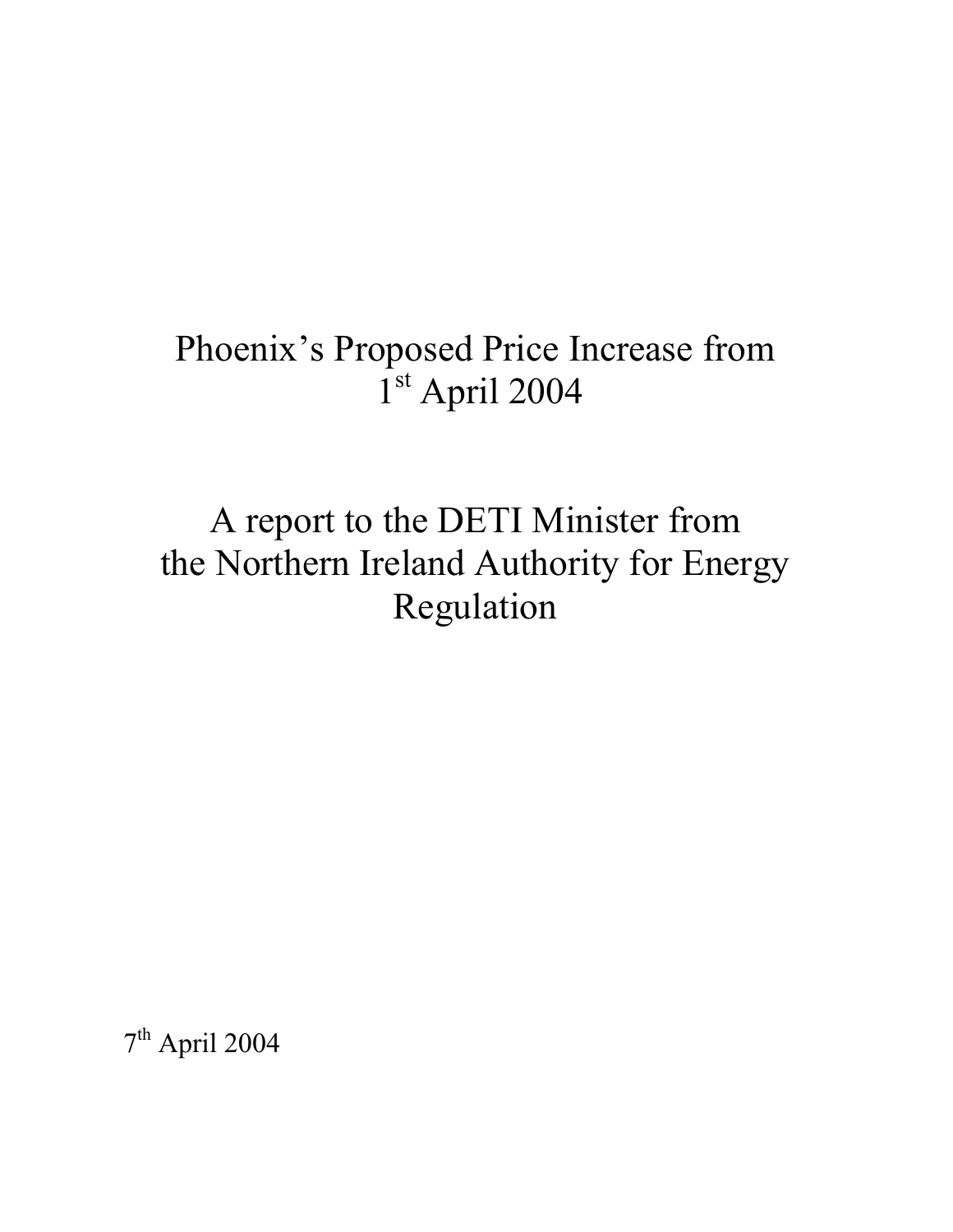# **Introduction**

The Report which I have been asked to make is limited in scope to the magnitude of the proposed increase and the circumstances leading up to it. I have also been asked to include appropriate reference to the October 2003 increase. This is a short and quickly compiled report. It is not an inquiry and I have not sought or invited evidence or opinions from third parties. In so far as it has been practicable to do so, all the facts in the report have been verified. Statements that are opinion or conjecture will clearly be seen as such. The report does not contain any specific recommendations. But the need for action and change to refocus the industry on a secure long term basis comes through in this report. The Authority would be happy to discuss with the Minister and the Department the measures which we believe are necessary.

This report consists of an introduction and four parts.

Part One is the background. The arrangements for the gas industry that were put in place in 1996 were the best that could be achieved at the time. But for the industry to succeed within the terms of the 1996 framework required such a conjuncture of circumstances that the industry was clearly from the beginning vulnerable to external shocks and liable to be derailed if it was not carefully managed and nurtured by all those with a role or interest in its development. This needs to be understood. If it is not, re-founding the industry on a credible and sustainable basis will not be possible.

Part Two describes the actions taken by the industry's decision makers in 2003 and the first three months of 2004.

Part Three considers the extent to which any of the actions taken by any of the industry's decision makers may be open to review under the statutory powers of the Authority whether under its licensing powers or its powers under the Competition Act or the Enterprise Act. This report does not consider any remedies in law which might be open to other parties under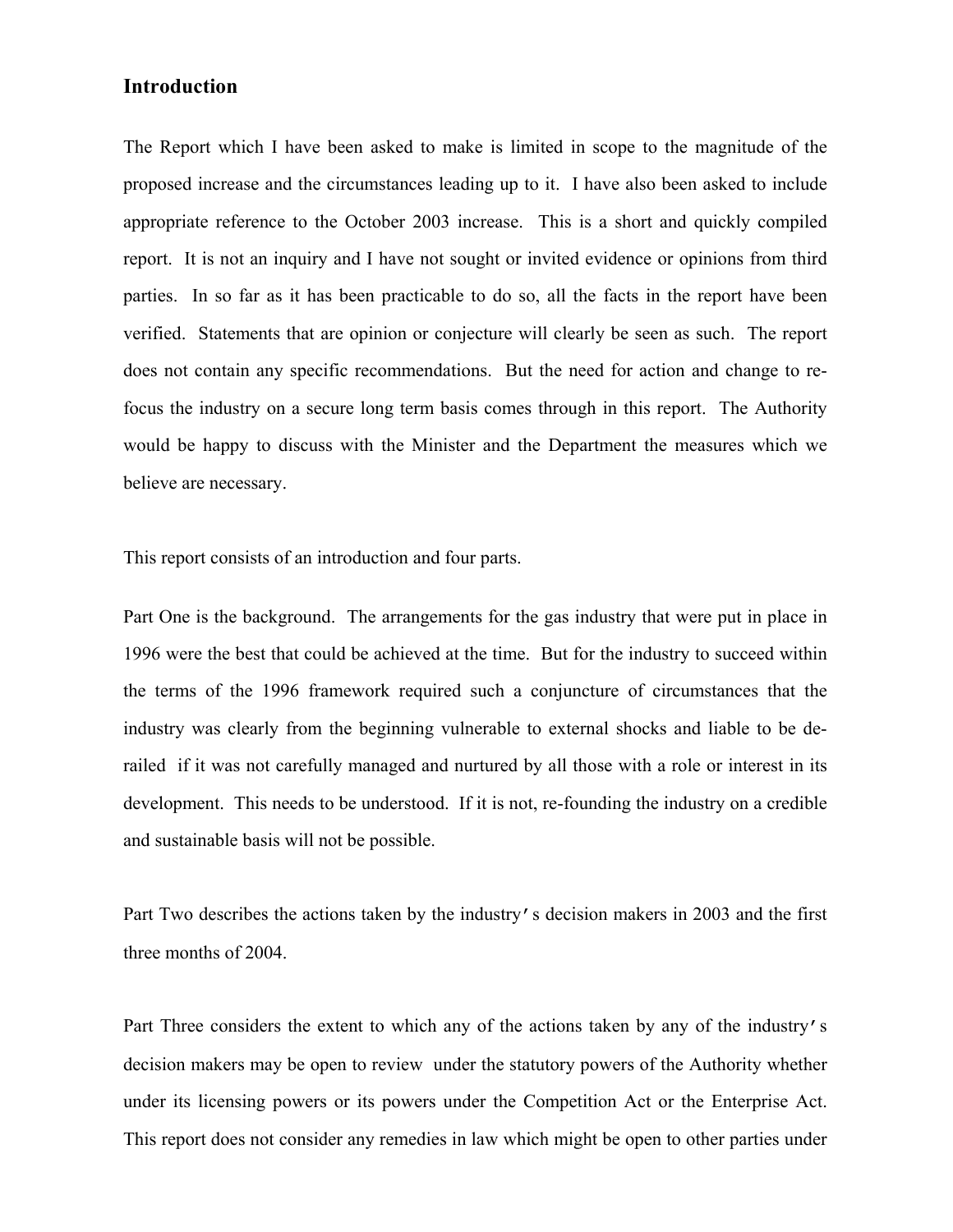other legislation. Silence by this report on these matters should not therefore be taken to imply that we do not believe that there may not be other such remedies.

Part Four deals with the conclusions which we would draw about the background to the price increase and the actions of the parties.

Parts One and Two have been seen by Phoenix and the General Consumer Council (GCCNI) to ensure that there is no dispute about the facts of the matter.

Finally we remain convinced that - given the appropriate long term framework and the reestablishment of public confidence in the industry - the economic fundamentals of the gas industry are sound and its long term prospects are good.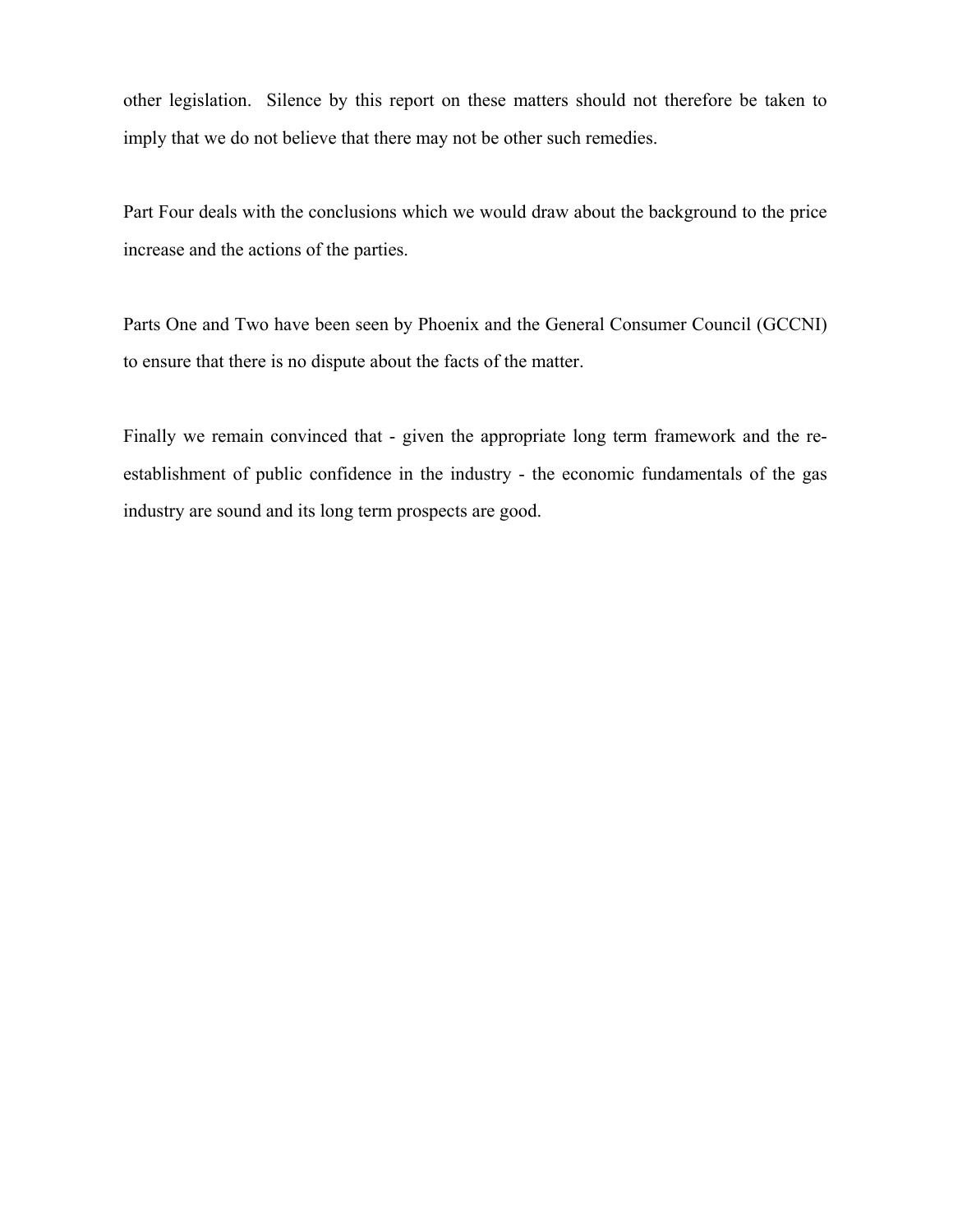#### **Part One: The Background**

- 1. Phoenix Gas began to supply its first gas customer in December 1996. It was from the outset caught between the need to price gas into the Northern Ireland energy market and the need to recover the investment which its shareholders had made and earn a return on that investment within the recovery period set in the licence, ie. by 2016.
- 2. Accordingly the overall approach was to price to what the market would bear and seek to grow volumes and connections as quickly as possible. The growth of the natural gas business in the seven years 1997 - 2003 inclusive has been rapid. (see Table1). During this period a total of 200,000 properties were passed and 65,000 customers started to burn gas. By the end of 2003 gas consumption had risen to reach the annual figure of 100 m therms and about 15000 customers per annum were being connected to the gas network. During this period the strategy of rapid growth through pricing to market appeared to be working.
- 3. An intrinsic part of the growth strategy was to establish customer confidence that the price would remain acceptable once Phoenix had converted large numbers of customers to gas. This consideration applied above all to domestic customers. Accordingly and with the support of Ofreg the initial price which Phoenix set for the average domestic customer was 53.8 pence (including VAT) per therm including standing charge, comparable with British Gas prices in Great Britain and competitive with oil. The domestic tariff combined a standing charge and a unit price. In 2000 Phoenix moved to a per unit charge and abolished the standing charge. In 2000 Phoenix also pledged itself to price stability under which domestic tariffs for the next three years would increase by no more than the rate of inflation. This pledge would have effect until October 2003 and was honoured by Phoenix. It meant that customers were being offered stable prices. The price of 53.8 per therm rose to 64p in October 2003 and to 77p in April 2004.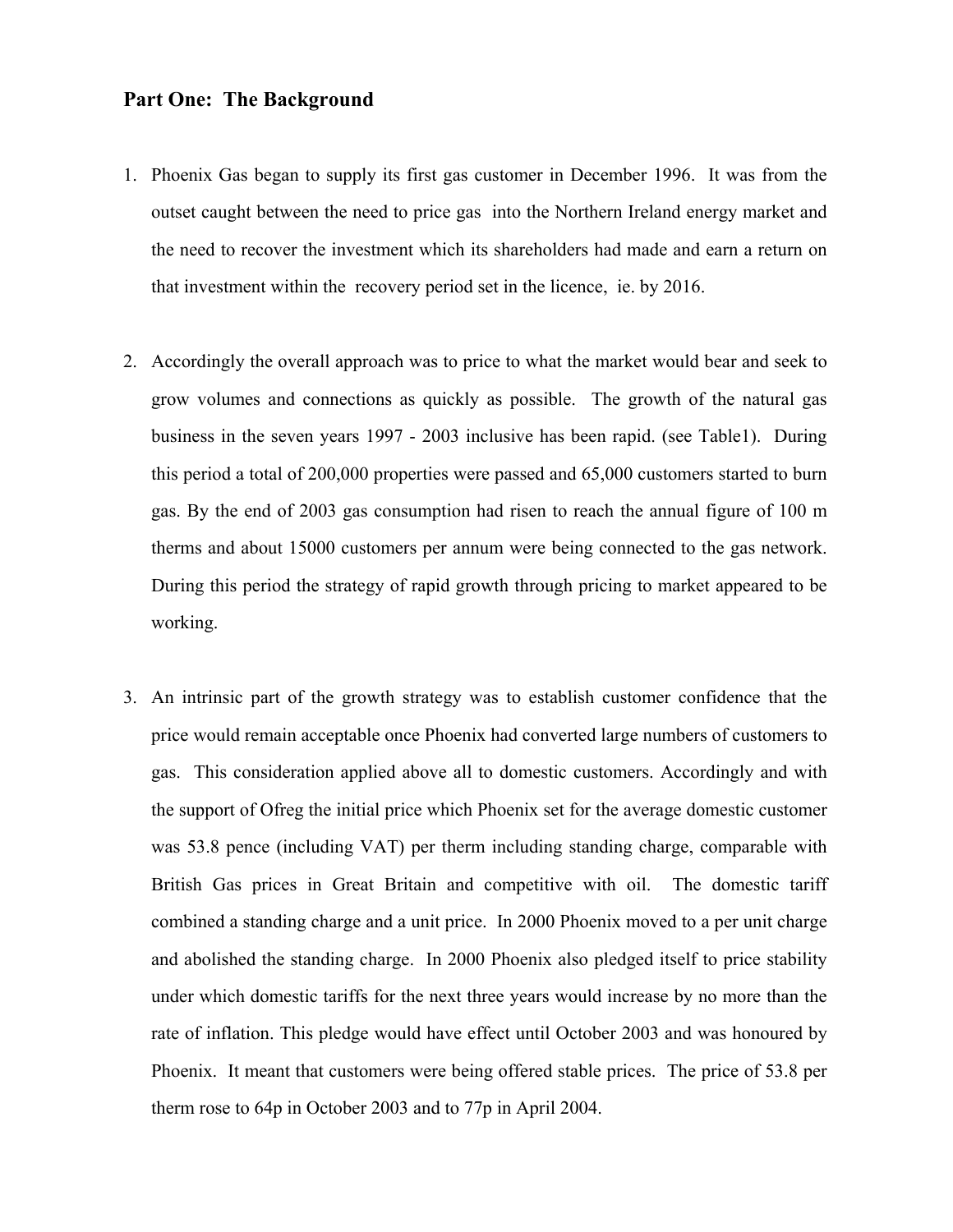- 4. At this point it is relevant to record some of the differences between the economic circumstances of the gas industry in Great Britain and in the Phoenix licence area. At privatisation in Great Britain the industry was mature and had 18 million customers. It had been sold at a discount when it was privatised of around 30% and the return to be earned on its low notional asset base was lower than the allowed rate of return to Phoenix. By comparison Phoenix was - even under the most favourable circumstances going to have a much less favourable gas sales to capital investment ratio for many years than the GB gas industry. It suffered three other distinct handicaps: a higher cost of capital; a requirement to recover its capital investment over twenty years rather than forty; and the cost of bringing gas through the gas interconnector which was itself seriously over priced. On the plus side Phoenix was a very modern gas industry and could offset for its customers the high cost of gas by ensuring that they used gas more efficiently than customers in Great Britain. It was moreover beginning its life free from the inefficiencies which might have crept into British Gas over the years; it was lean and efficient.
- 5. Success for the gas industry meant for the shareholders who made the investment earning their target rate of return of 8.5%. For Government it meant gas meeting the industry's objectives of contributing to the eradication of fuel poverty, improving consumer choice, lowering energy bills, improving air quality in Belfast and contributing to the reduction of green house and acid rain gas emissions.
- 6. It was evident that success required the growth of the industry to be as rapid as was physically practicable and that the key to growth was price and public confidence long term on what was said about price. Success therefore required either a sustained rise in the price of the incumbent fuels - especially oil - so that gas could be sold at a high price and still be competitive or - if that condition could not be met - for a longer term view to be taken by the investors of the period in which they would get their money back.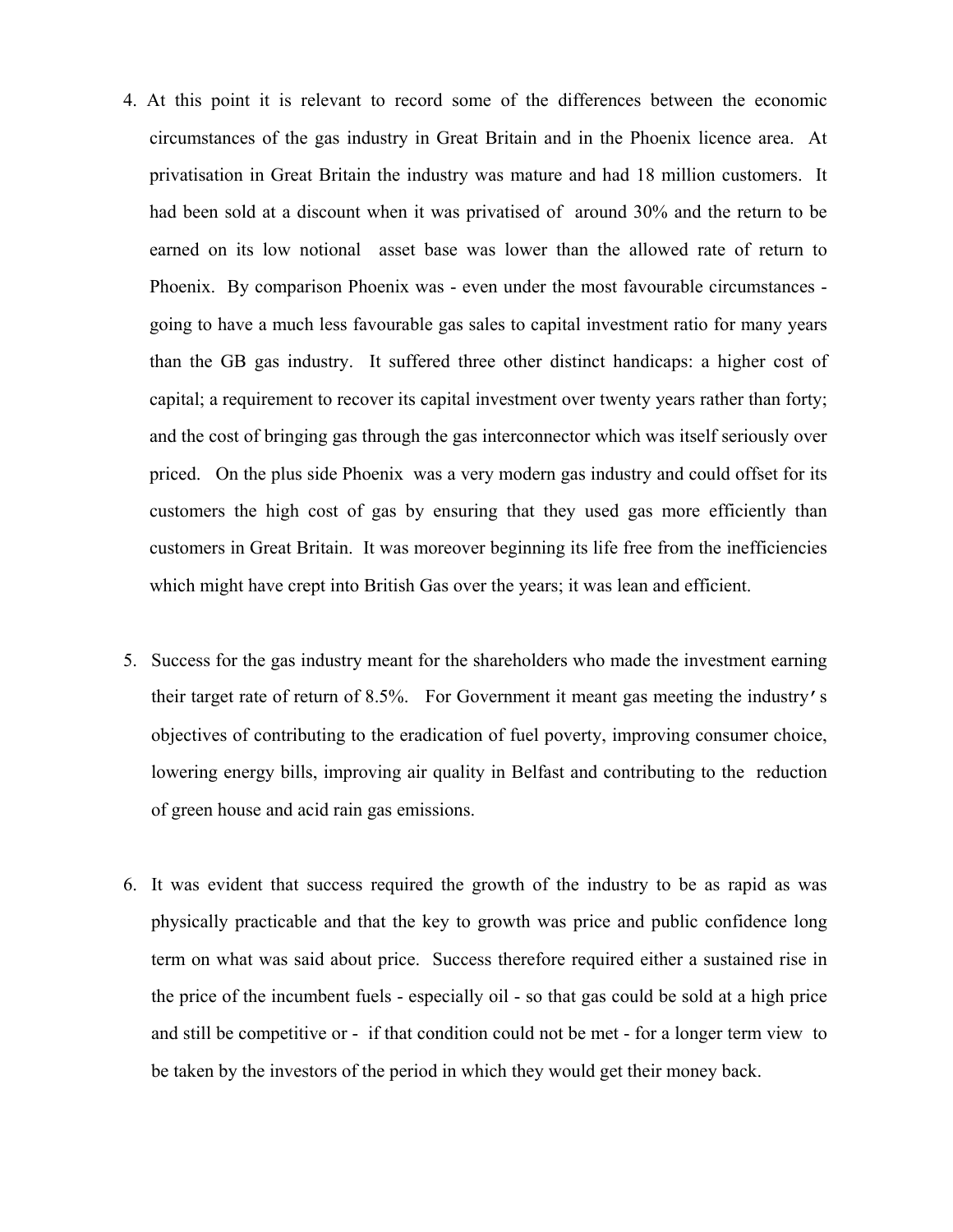- 7. Ofreg recognised at least four years ago the need for a longer term financial framework for the industry. Phoenix also recognised the need for a change to the arrangements and discussions about a forty or forty-five year period for recovering the cost of the investment have taken place spasmodically over the last three or four years. While these discussions have developed a shared understanding of the industry's financial structure and operating environment, they have not yet resulted in an agreed view of the financial framework which would be fair to both customers and shareholders while at the same time facilitating the growth of the industry to the size that was originally envisaged.
- 8. In 2001 East Surrey Holdings (ESH) a small English water company acquired a 24.5% shareholding in Phoenix. ESH made no secret of their view that the attraction of Phoenix was as a business growth opportunity in which its shareholders were allowed to earn a return of up to 8.5% pre tax real until 2016. This rate of return – higher than the rate of return allowed to mature utilities – looked attractive to an English Water company assuming always that it was achievable in the market conditions which pertained. ESH also asserted that their investment horizon was long term and that the income stream and dividend growth that they were looking for were modest compared to other companies with utility sector interests. In the meantime, the other shareholders B British Gas and Keyspan B were finding the Phoenix investment fitting in less well with their overall investment portfolio and were frustrated by the accumulating evidence that profits from the business of the size they expected would take longer coming through than they originally envisaged.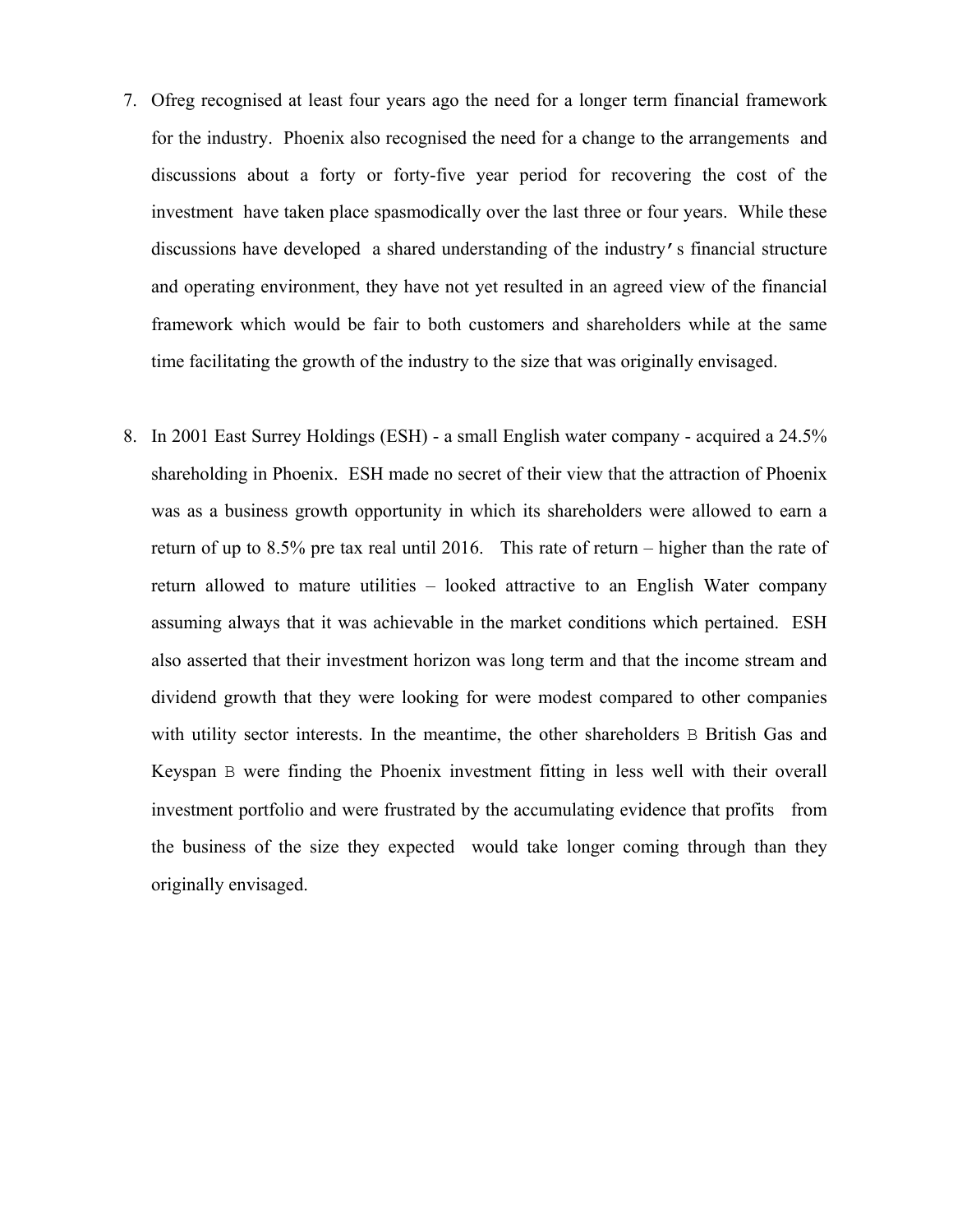#### **Part 2**

### **Actions of the Parties**

- 1. At the beginning of 2003 Phoenix was in the last year of its price stability pledge. In the autumn of 2002 prices to domestic customers had risen in line with inflation but there had been some controversy over the adjustments between certain categories of user. This had led to public criticism of Phoenix by the GCC though not from Ofreg.
- 2. In March 2003 Centrica, who supplied Phoenix's gas under a ten-year contract, designed to cover the period 1996-2006 indicated to Phoenix that they wished to avail of the provision of the contract to re-open it and raise the price for the last three years. The increase - if Centrica succeeded in obtaining their demands in full - would effectively increase the price by 8.5 pence per therm for the October 2003 contract price of 18.23 pence per therm to 26.73 pence B an increase of 47% above the contract price and as the normal contract already was 9% above the previous year, the year on year increase proposed by Centrica was 60%. Centrica also intended the new base price to be subject to the indexation of the original contract. Table 2 gives the price per therm in each contract year with Phoenix's estimate of the impact of the price in the two final years. The contract ends in 2006.

| <b>Contract Year</b> | Pence per<br>Therm | Price per Re-<br>Opener | <b>Phoenix</b><br><b>Volumes</b> in<br><b>Million Therms</b> |
|----------------------|--------------------|-------------------------|--------------------------------------------------------------|
| 1996/97              | 13.3               |                         | 0.7                                                          |
| 1997/98              | 14.85              |                         | 11.7                                                         |
| 1998/99              | 13.76              |                         | 21.1                                                         |
| 1999/00              | 12.89              |                         | 38.3                                                         |
| 2000/01              | 15.72              |                         | 62.1                                                         |
| 2001/02              | 17.58              |                         | 76.8                                                         |
| 2002/03              | 16.725             |                         | 90.1                                                         |
| 2003/04              | 18.23              | 26.73                   | 100                                                          |
| 2004/05 (f/c)*       | 20.6               | 29.1                    |                                                              |
| 2005/06 (f/c)*       | 22.9               | 31.4                    |                                                              |

| Table |  |  |
|-------|--|--|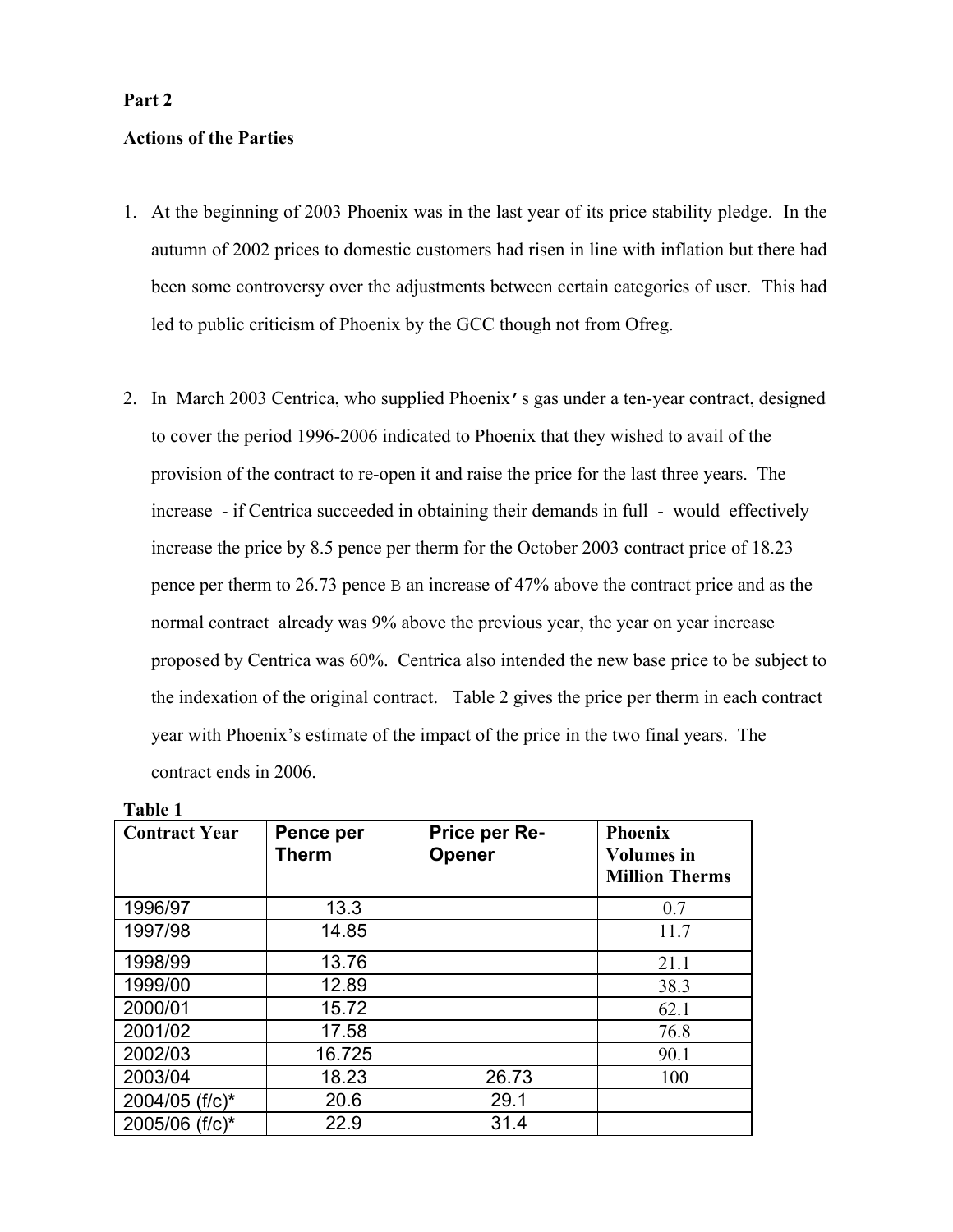**(\***This forecast has been provided by Phoenix. Centrica's view is that by 2005/06 the current (2003/04) contract price would have risen to just under 19p per therm (compared with Phoenix's forecast of 22.9p per therm), giving a price re-opener figure in 2005/06 of 27.5p per therm compared with Phoenix's 31.4p per therm.)

- 3. Phoenix informed Ofreg of the re-opener March 2003 indicating that it expected to successfully contest Centrica's attempt to increase the price. Around the same time Phoenix informed Ofreg that they would have to increase prices in the autumn by 10.8%. This figure was made up of three components. The year on year inflation-linked increase would be 2.8%; 5% due to the wholesale price of gas as the price stability pledge had resulted in the revenues from the sale of gas not rising as fast as the cost of gas. Finally, there was a further 3% to contribute to "bringing the business into balance". That meant an increase to accelerate the return on investment up towards that allowed by the licence.
- 4. Ofreg's discussions with Phoenix in the first half of 2003 on tariffs took place against a background of two separate discussions between Ofreg and Phoenix. One set of discussions was to identify a bidder for distribution licences for gas in the towns along the line of the north west and south north pipelines. The second was a discussion about the longer term refinancing of Phoenix. The longer term refinancing of Phoenix was regarded by Phoenix as being a necessary precondition for putting Phoenix into the position of being a credible licence holder for the gas distribution business outside Belfast. It also potentially encompassed the 3% component of the proposed 10.8% price increase which was about long term return on investment.
- 5. There were therefore four separate strands to the Phoenix/Ofreg dialogues of the first half of 2003. These were in no order of priority:
	- (a) the Centrica re-opener;
	- (b) the 10.8% proposed price increase;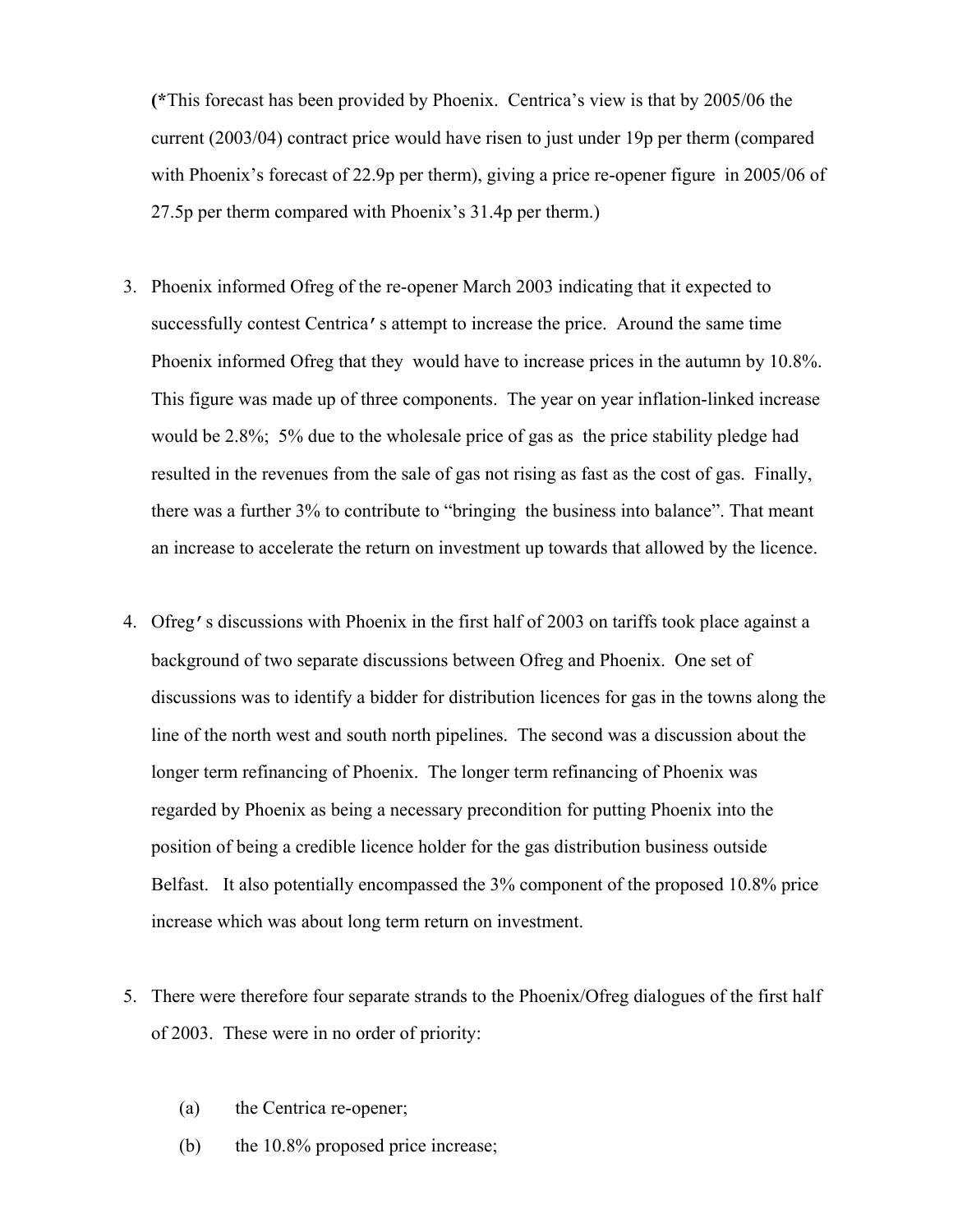- (c) the preferred bidder for licences for the district towns;
- (d) the long term financial restructuring of Phoenix.
- 6. While there were linkages between these strands, as it turned out Phoenix was not awarded preferred bidder status for reasons which had nothing to do with its long term financial structure.
- 7. Ofreg indicated B as did the GCC B a willingness to support a 7.8% price increase in the autumn of 2003 and commit to concluding in October the discussion on the longer term financial structure which Phoenix had been pressing for. In the context of general acceptance of a need for a longer term financial restructuring Ofreg did not examine the gas cost catch-up B the 5% - of the proposed price increase as it would have done if all else had been settled. As it was, during the late summer of 2003, Ofreg and Phoenix were able to agree on a financial model of the industry which reduced the scope for misunderstandings between Phoenix and Ofreg
- 8. In September ESH made an offer to buy out the other shareholders in Phoenix. This transaction was completed in December. Ofreg played no part in this sale which was overseen by the Department who were advised by Ernest and Young. According to the information available to Ofreg ESH paid a price for the balance of their shareholding in Phoenix which was below the full potential regulatory value of Phoenix but which was sufficient to ensure that the exiting shareholders secured the full value of their initial investment. While we have no precise information on this subject and while no member of the Energy Authority has seen the report which Ernest and Young made to the Department it would not appear that the purchasers obtained an explicit discount on the price of the sale on account of any perceived risk to the business from the Centrica contract re-opener.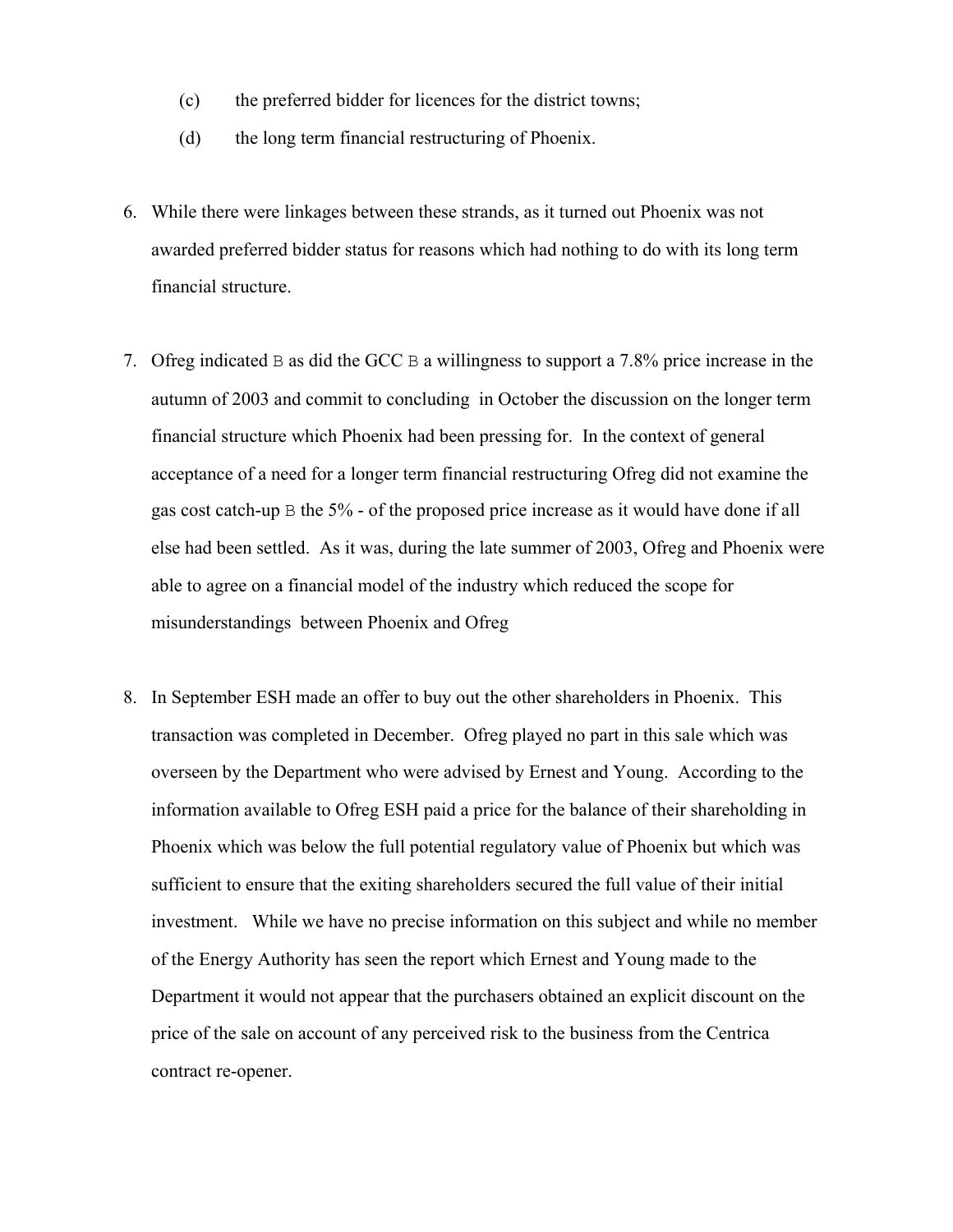- 9. The 10.8 price increase in the meantime took effect from the 1 October and was criticised by both Ofreg and the GCCNI. It is fair to say that although Phoenix was unable after the 1 October to provide the public with the degree of re-assurance about price stability which it had provided before 1 October, it did continue to market gas on a limited basis on the grounds of price stability. If Phoenix was concerned about the threat to price stability from the Centrica re-opener it gave no sign publicly of its concern.
- 10. However, while the management of Phoenix must have assessed the probability, scale and impact of the risk of losing, the circumstantial evidence would suggest that it was not until very late in the day - in March 2004 – that Phoenix considered that they were exposed to a risk of such magnitude that their claim of offering "stable prices" was lacking in either credibility or good faith. The apparent lack of a discount on the sale of Phoenix and the panicky decision to raise the provisional increase from 10% to 20% in early March are difficult to understand.
- 11. Phoenix did, however, inform Ofreg in January 2004 that they would have to increase tariffs by about 10% in April 2004 if they could not secure a long term agreement of their regulatory structure.
- 12. At no stage did Phoenix seek to involve Ofreg in its negotiations with Centrica even though it was known to Phoenix shareholders that Ofreg was involved in efforts to explore the scope for modifying Centrica's contract with Ballylumford power station. A suggestion by Ofreg that all the Northern Ireland contract issues should be discussed with Centrica together, was rejected by Phoenix's shareholders in the late summer of 2003.
- 13. Phoenix decided that the entire cost of the provision should be paid by tariff customers. When questioned, Phoenix provided two explanations for this. The first was that the nontariff customers bought under contract. Until the contracts expired Phoenix could not increase their price. Secondly, they demonstrated that the price of gas to tariff customers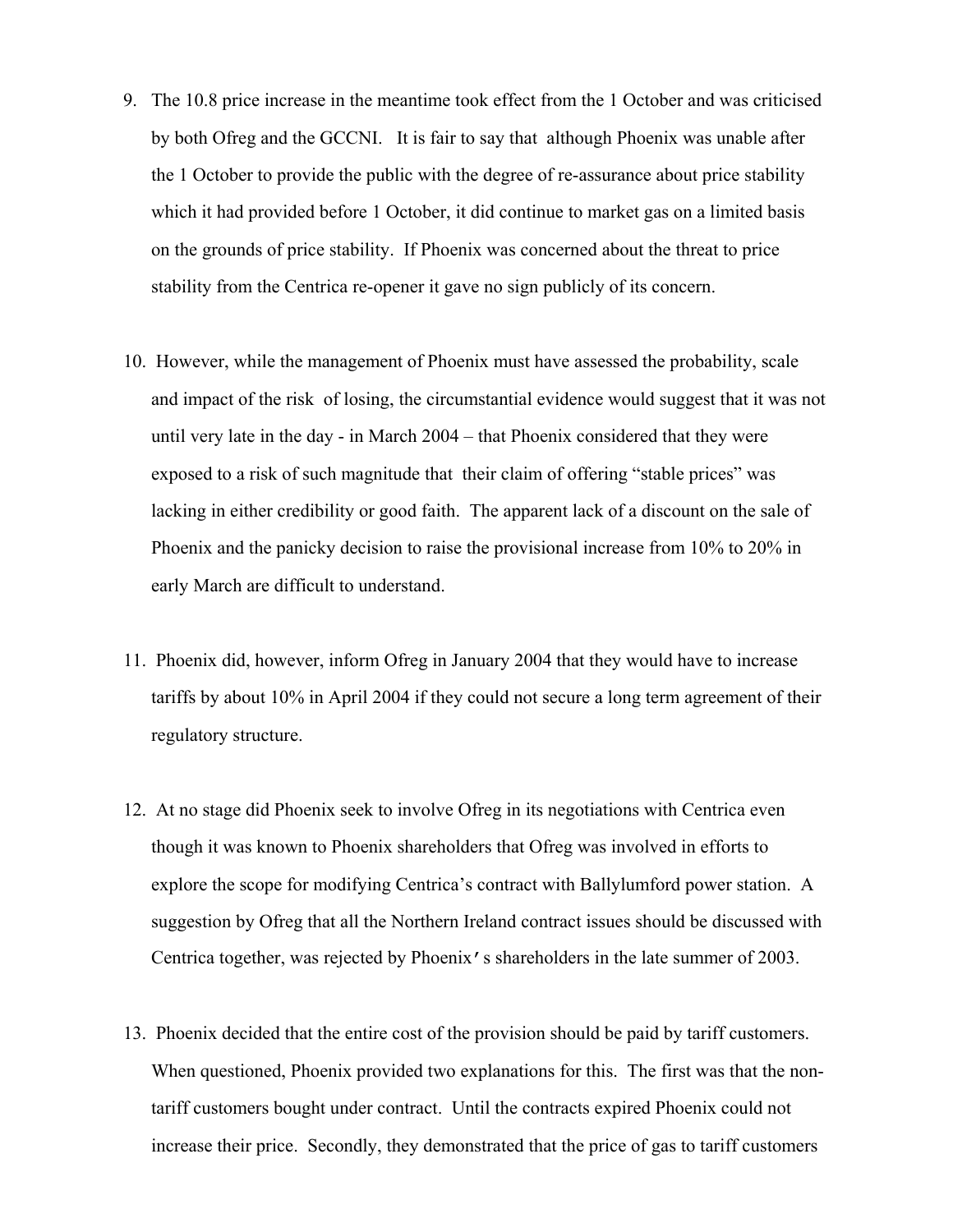had risen more slowly than the indexation in the cost of gas to Phoenix. According to this argument, tariff customers were hitherto being subsidised by contract customers.

- 14. Rightly or wrongly, however, Phoenix have not hitherto been required to be in balance in respect of each customer category. Introducing a degree of cross-subsidy at this point may therefore be neither illegal nor improbable. It is certainly not in itself a licence breach. Establishing cost reflectivity is however a matter of considerable interest to Ofreg and we shall return to it in due course. At this stage we are not able to say definitely whether the allocation of all the cost of Centrica's price increase to the noncontract sector was justified.
- 15. Once Phoenix had decided that some provision had to be made against the possibility that Centrica would succeed there were questions of timing and about the amount. Phoenix first informed Ofreg in January 2004 that they would be seeking an increase. They informed the GCC around the same time.
- 16. It was the increase from 10% to 20% which occurred very late that has caused most questions to be asked. The decision appears to have flowed from a court action for a preaction disclosure application which Phoenix lost on 5 March when they failed to obtain access to some internal Centrica documents. Further, in the lead up to 5 March Centrica had provided a further "without prejudice" offer to Phoenix which indicated a settlement price in excess of 8.5 pence per therm over the current price of 18.23 pence per therm. For reasons best known to those directly involved, this and the court decision appear to have triggered an over-reaction on the part of Phoenix's officers. The decision to raise the increase from 10% to 20% - which was tantamount to covering almost all the potential exposure - was announced on 19 March.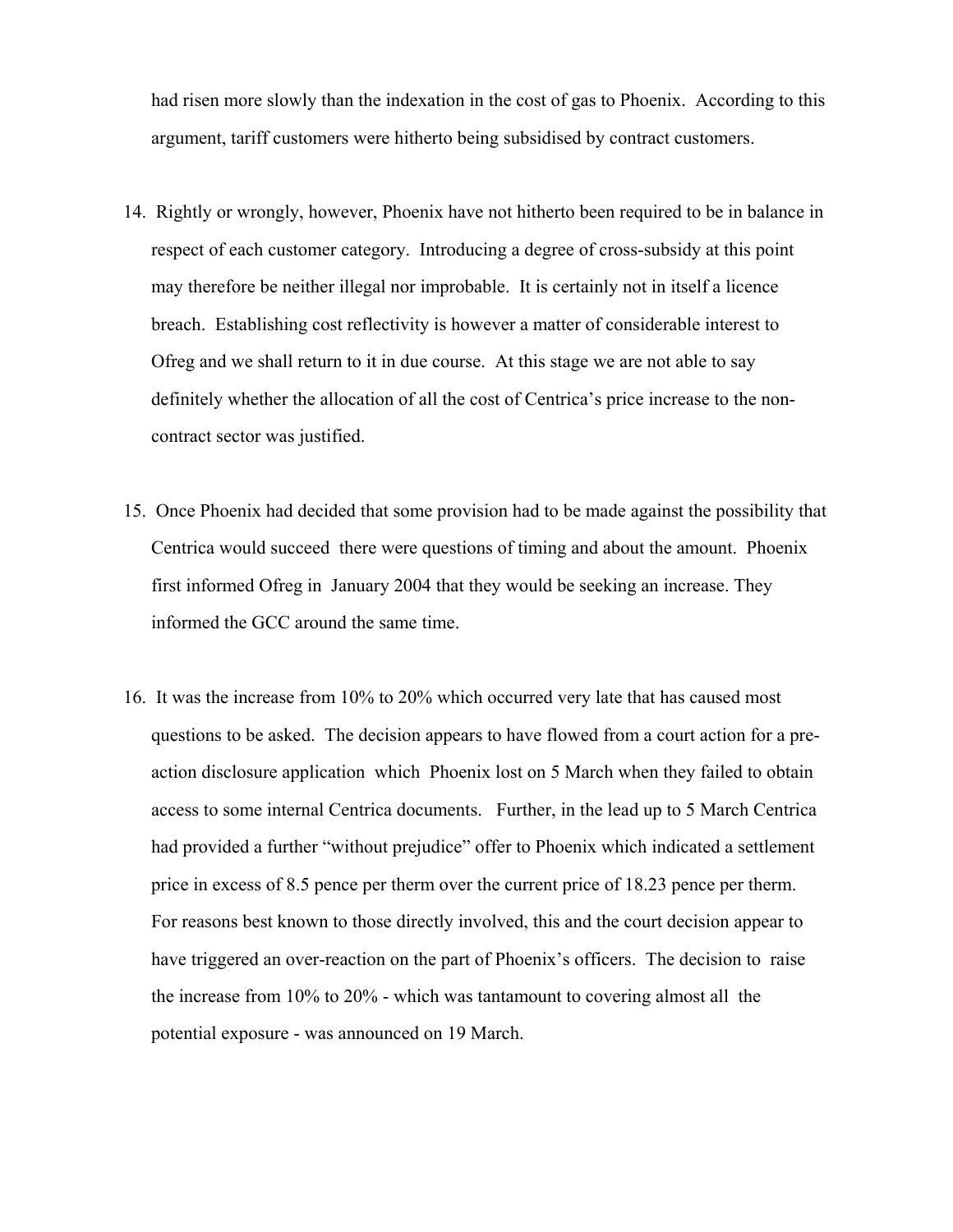### **Part 3**

#### **The Authority's Legal Powers**

- 1. The Authority's powers to act in this matter are set out in the Energy Order and the Competition and Enterprise Acts. The scope for action may be enhanced or diminished in each case by the precise terms and conditions in the licence of the licence holder whose actions are under scrutiny.
- 2. Regulators have a legal obligation to ensure there is sufficient provision on the regulated service to promote or facilitate competition, and to protect the interests of customers and consumers.
- 3. In the Northern Ireland electricity and gas industries the Authority regulates through the issue of licences to companies which, for example, contain conditions which prevent them from showing undue preference to, or undue discrimination against, any class of person.
- 4. Since 1 March 2000, in addition to this *ex ante* regulation, the Authority has new *ex post* powers under the Competition Act 1998 (CA 98).
- 5. CA 98 introduced significant changes in the way competition law is enforced in the UK. It is based closely on Articles 81 and 82 of the Treaty of Rome, and in enforcing CA 98 regulators have a duty to follow European precedents. The Act introduced two prohibitions: of anti-competitive agreements (the Chapter 1 prohibition) and abuse of a dominant position (the Chapter II prohibition). Compared to previous UK legislation, the Act provides stronger powers of investigation and the powers to impose a financial penalty on companies, of up to 10% of UK turnover for a maximum of up to three years for infringing the Chapter 1 or Chapter II prohibitions. The penalties are civil, not criminal, and are on undertakings, not individuals, although the Act creates criminal offences for individuals who, for example, obstruct an investigation, destroy evidence, or provide false information.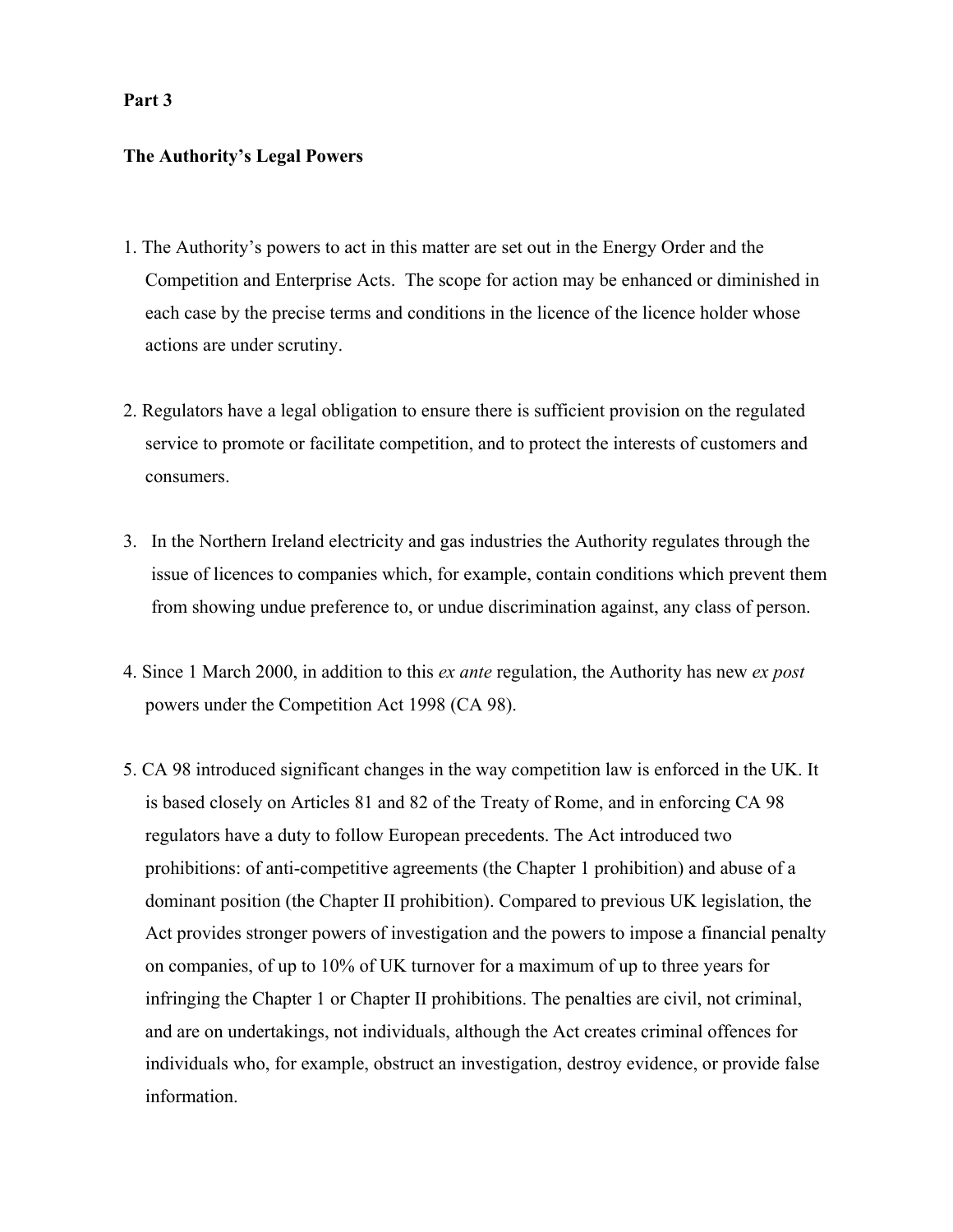6. Examples of agreements that may be seen as anti-competitive under the Chapter 1 prohibition are:

\* fixing purchase or selling price

\*limiting or controlling production

\*applying dissimilar conditions to equivalent transactions with other trading partners, thereby placing them at a competitive disadvantage.

7. Examples of abuses of the Chapter II prohibition are:

\*excessively high prices (ie higher than would be expected in a competitive market)

\*discriminatory prices or other terms or conditions (different prices to different customers)

\*predatory prices (prices set so low as to force out competition or prohibit entry).

8. In addition to licence conditions and CA 98, the Enterprise Act 2002(EA 2002) which came into force in two stages (1/4/03 and 20/6/03) makes changes to CA 98 offering further powers to the competition process and consumer protection. Whilst EA 2002 is largely complementary to CA 98 with the Chapter 1 and Chapter II prohibitions remaining in force it introduces a criminal offence for individuals who engage in certain types of agreements as well as introducing the opportunity for consumer bodies, designated by the Secretary of State to make super-complaints, i.e. it allows bodies such as the GCCNI (when designated) to complain where they feel that features of a market are harming the interests of consumers. The EA 2002 also provides a power for the Authority to make a market investigation reference to the Competition Commission.

## **Phoenix**

9. The Authority intends to consider the case against the price increase by Phoenix through licence conditions. We will request information from Phoenix leading to the increase and seek to match this against an appropriate licence condition to see whether is in breach of its licence.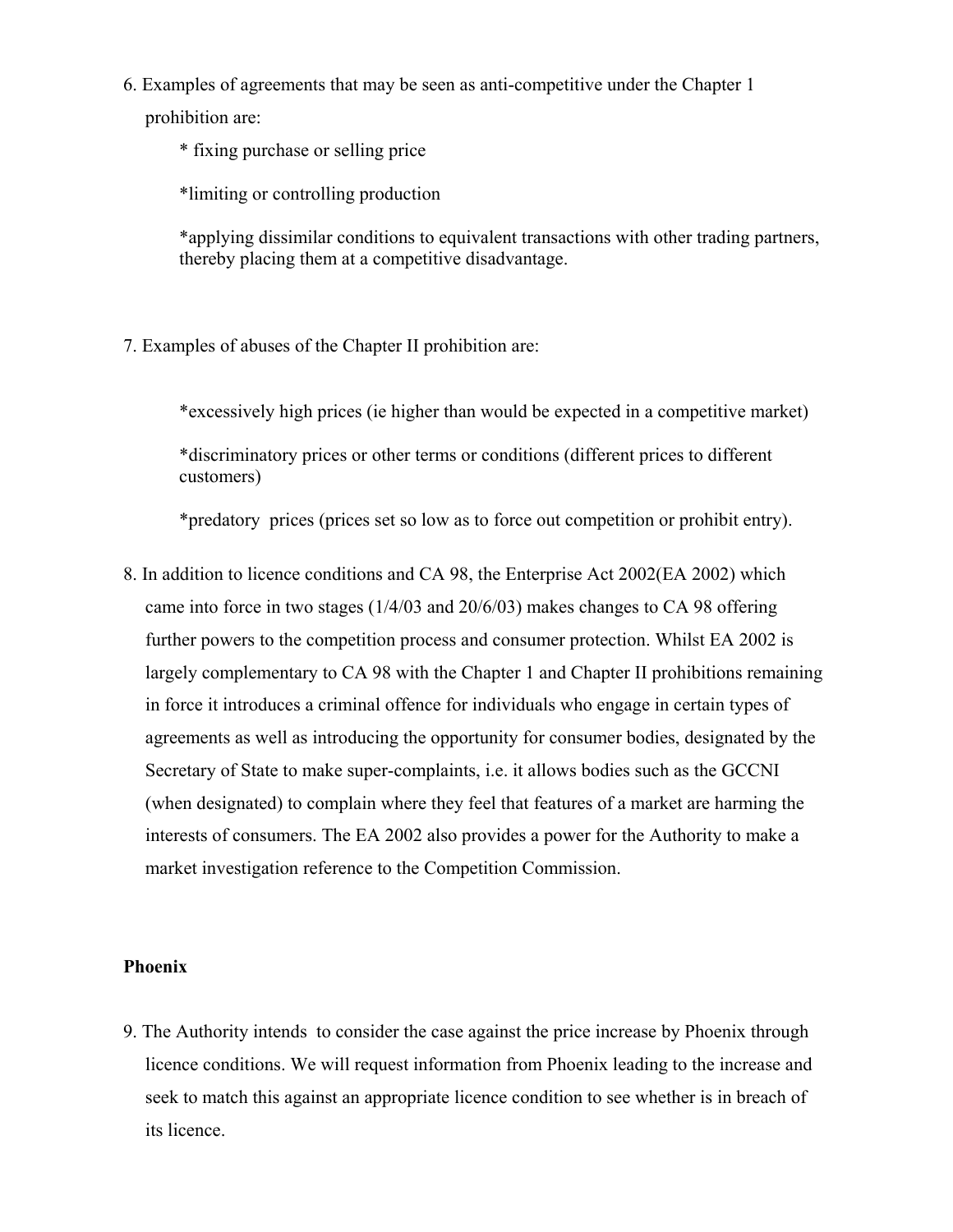- 10. If it has done something it should not have done but it appears that the licensing route does not provide an appropriate route to attack this gas price hike, then the Authority will consider an investigation under CA 98.
- 11. If neither the licencing route nor CA 98 can provide the necessary powers to combat this gas price hike, then additional licencing powers will be required to provide the Authority with the necessary teeth to deal with such matters in future.

#### **Centrica**

- 12. Centrica's position as the dominant gas supplier in Northern Ireland for both electricity and gas is self evident. Centrica's licence requires it to consult the regulator about any change to the terms and conditions of the Ballylumford contract. It would be entirely consistent with Centrica's dominant position in the natural gas market to insert a similar condition with regard to Centrica's contract with Phoenix.
- 13. More immediately relevant is the power under the licence to require Centrica to provide information about the contract and to the way in which they have managed it. Once the Authority has this information we will decide if there are grounds for taking action to challenge the price increase under any of the powers which may be available to us.
- 14. The powers available to the Authority mirror those which are available to Ofgem. They were designed with the mature competitive energy markets of Great Britain in mind. While many of the provisions are useful they are not customised to meet the requirements of the small pre-competitive energy market in Northern Ireland. Government and the Authority need to consider for the future additional statutory powers - particularly to impose licence conditions- which would be better tailored to securing the public interest in the circumstances which pertain in Northern Ireland.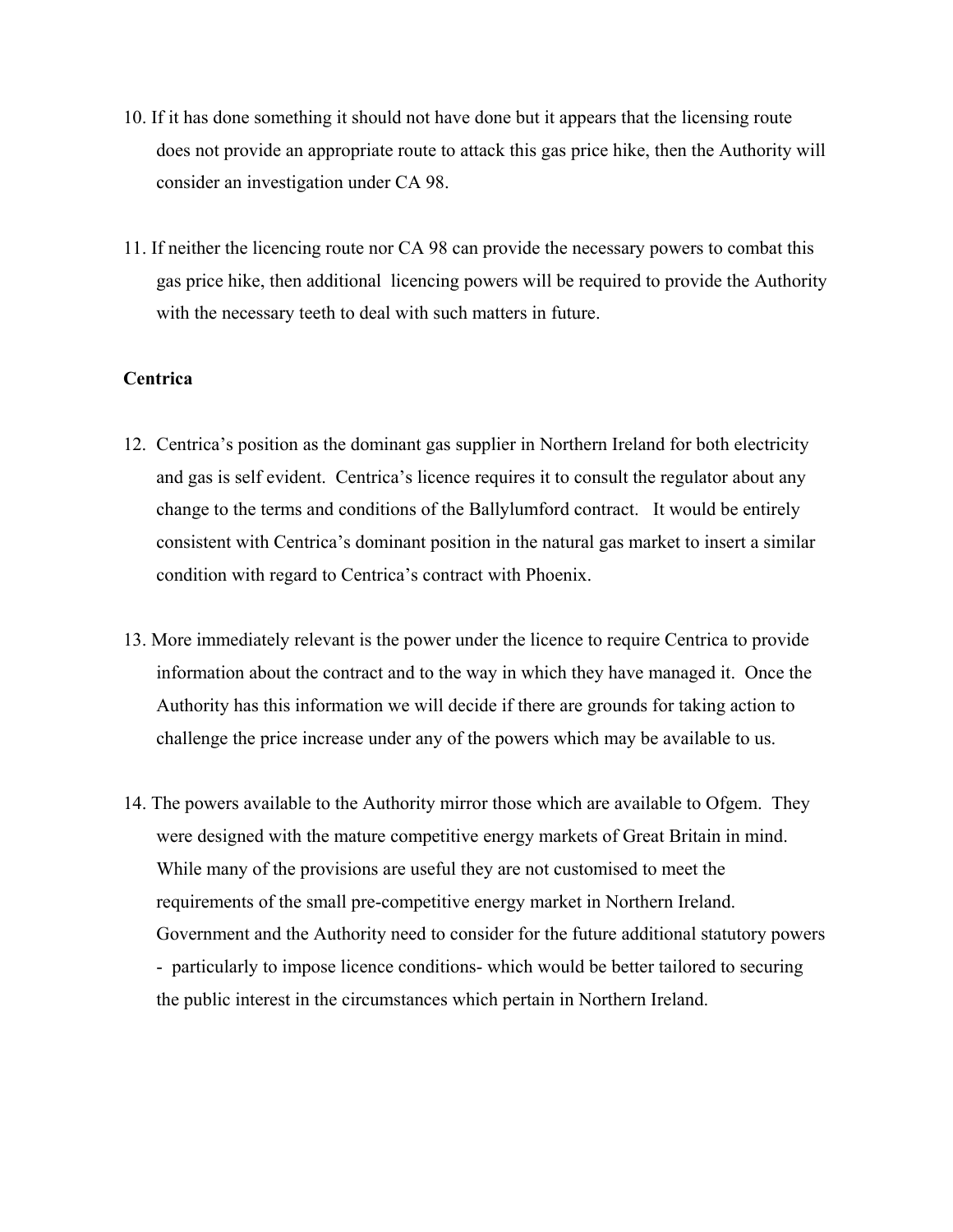### **Part 4**

## **Conclusions**

- 1. The present crisis arises from the attempt by Centrica to re-open its contract. In this sense the crisis has its origins in March 2003.
- 2. However, the impact of the event on Phoenix was magnified by the vulnerability of Phoenix to any form of cost shock - a vulnerability which is inherent in the 1996 licence and regulatory structure; this vulnerability does not appear to have been diminished by its change of ownership.
- 3. Phoenix was slow to respond to the threat in the re-opener given its potential impact on the business. The slowness of response may have been due to confidence in the strength of their position or it may have been a confidence that changes to the licence and regulatory structure were imminent. It may be attributable to distraction because of all the other things going on in 2003, including the sale of BG's and Keyspan's shareholdings and the outright purchase of the company by ESH.
- 4. In their reactions to the price re-opener Phoenix dealt with the issue as a contractual issue between two companies. Rightly or wrongly, Phoenix made no effort to engage the wider gas industry stakeholders on the issue, despite the potential implications for the gas industry in Northern Ireland of Centrica's dominance. Ofreg's tentative offer to link this issue to the Centrica LTI 3 issue in the summer of 2003 was firmly rebuffed. Whether any good would have been served by broadening the context of the Centrica re-opener will now never be known and it may be that Phoenix's decision to limit the discussion to an inter company dispute over the interpretation of a contract was correct.
- 5. Phoenix also failed to take into account the rise in the cost of gas which was implicit in the terms of their Centrica contract. Further retail gas price rises were inevitable in 2004 in the absence of a changed regulatory structure. Although these rises would have been above inflation, they might well - when taken together with the downward pressure of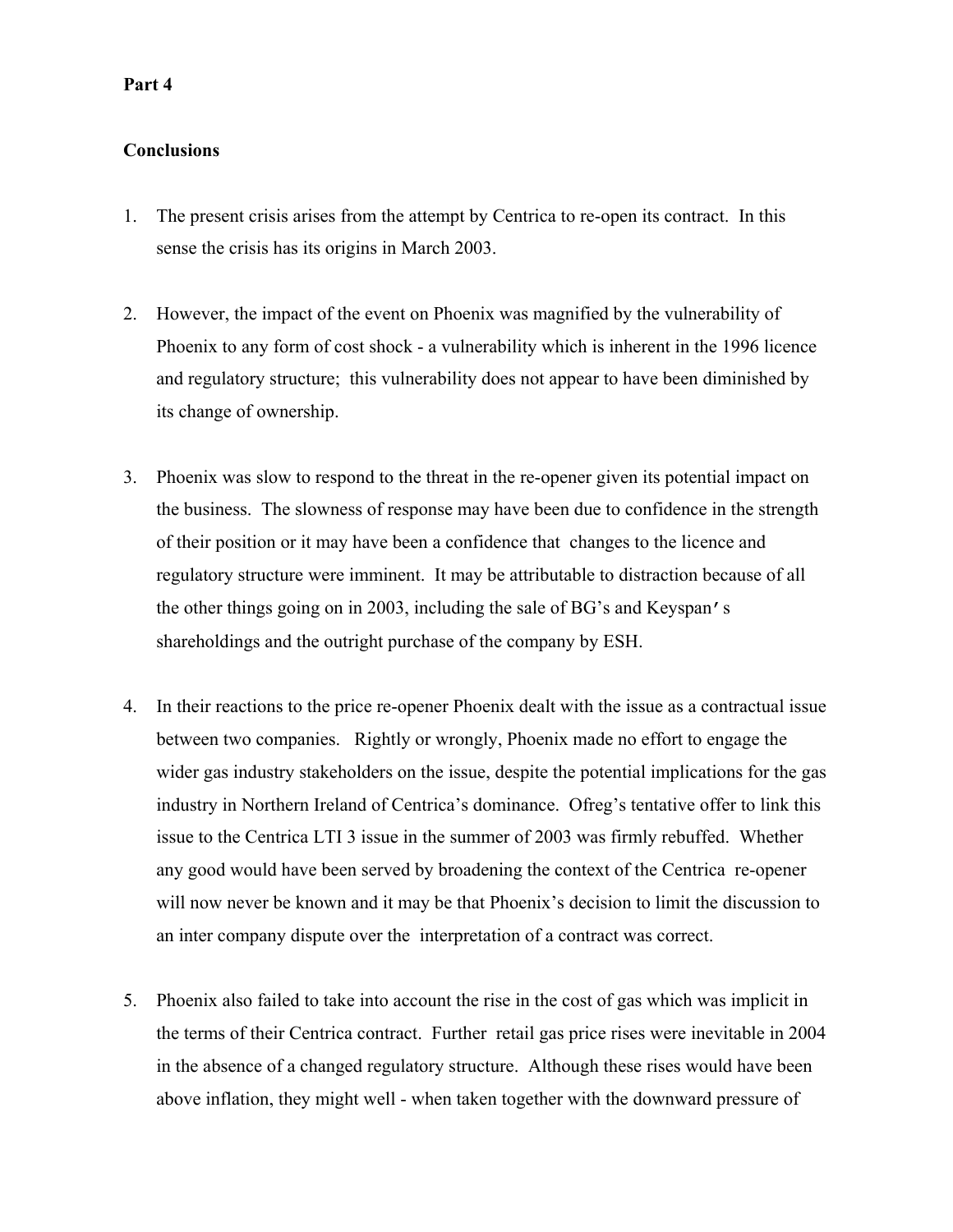changes to the regulatory framework - have been consistent with a Aprice stability@ claim by Phoenix.

- 6. Phoenix's response to the crisis as it came closer is open to criticism. The company went from making no provision for losing to a fifty per cent provision and then to making a hundred per cent provision. It did not seem to - as would be inevitable in a normal competitive market - feel that shareholders would have to absorb some of the discomfort of an increase in the cost of supply. Even if the proposed allocation of all the cost to tariff customers is the correct response in cost reflective pricing - and we have not had the time to fully investigate this point - the route by which Phoenix reached this conclusion is certainly unclear.
- 7. The doubling of the price increase by the management team represents more than an attempt by Phoenix to cover their future exposure. As the period April to September is the low season for gas and as Phoenix has already for 2003/04 (October to September) taken five sixths of its annual minimum take under the Centrica contract, Phoenix will, over the next six months, recover double the amount by which its exposure will increase during this period. Given that Centrica have not established their entitlement to increase their price, let alone received any money in respect of a possible increase, Phoenix's actions might be regarded as excessive.
- 8. Phoenix can best answer for themselves as to why the price rise is 20% rather than 10% for the next six months. One possible explanation is that Phoenix, following the October price rise, now takes a more aggressive view of the market here. Despite a bad public reaction the market recovered. Six months later gas volumes and customer growth were back on track. The public may not like Phoenix as much as they used to but gas is a good product that sells itself. Phoenix's current actions may be reflective of a different view of the market and of what the business can achieve when it prices to market.
- 9. The second possibility is that Phoenix's current financial structure following its acquisition by ESH removes from it the degree of protection that came from having two large companies owning it. Phoenix's growth and marketing strategy over the medium and longer term may now be subordinated to the short term requirement of its financial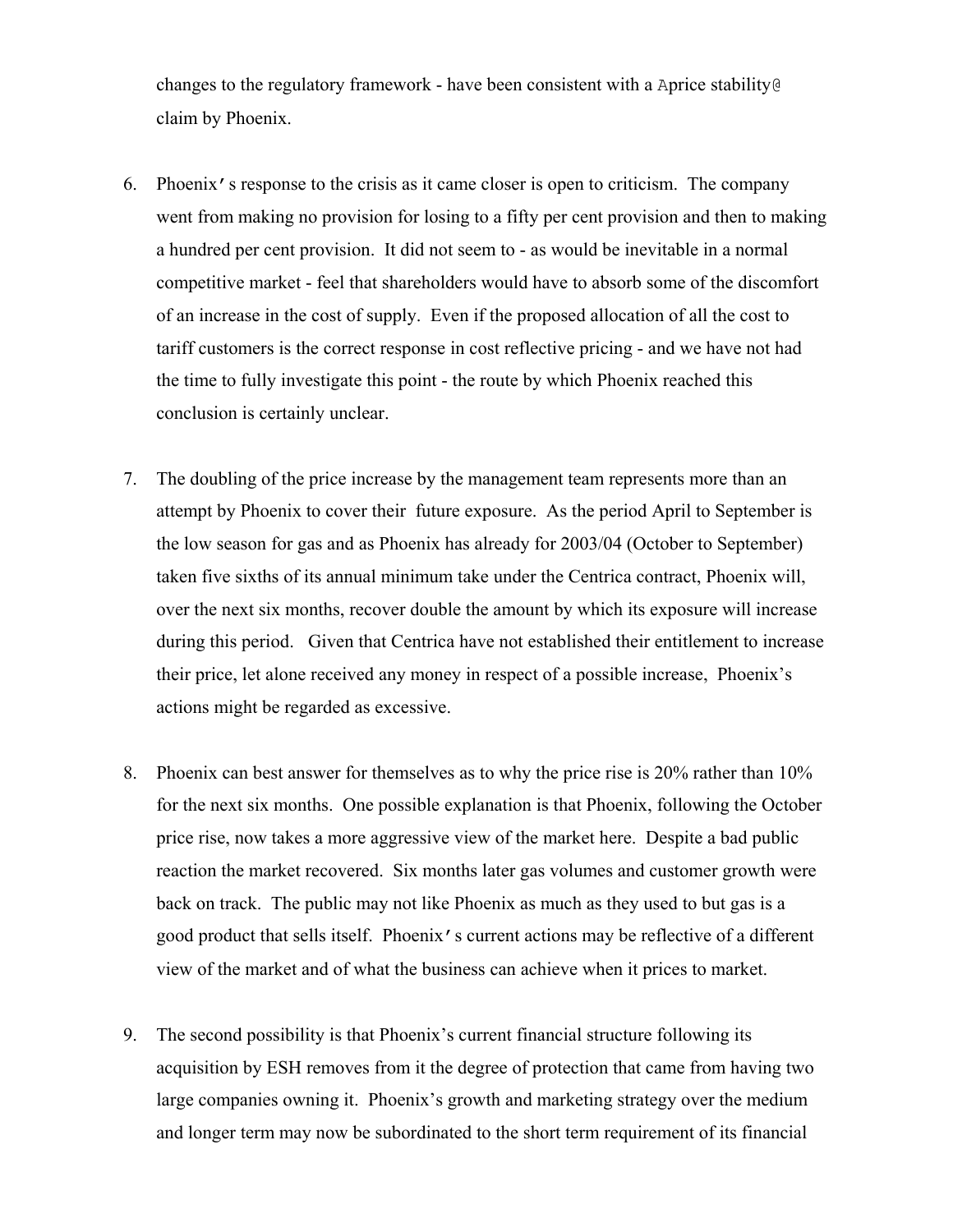backers. If this is the case - and there is some evidence that it is - it begs questions about the fitness of entrusting the task of developing the Northern Ireland gas industry to a company of this sort.

- 10. In summary, the starting point for the present crisis is Centrica's triggering of the reopener clause which, as thing stand, will cause hardship to customers and place a further 6000 house holds in fuel poverty. This does not sit easily with Centrica's professional commitment both to customers and to the fight against fuel poverty.
- 11. Phoenix on the other hand, has been tardy and confused in its reaction to the crisis. It has been inconsistent and the doubling of the price increase looks like panic. Decisions appear to be driven by the requirements of its financial backers, rather than by a long term growth strategy.
- 12. In what started as a dispute between two companies over the terms of a contract there is a danger that the wider public interest will be lost sight of. Gas is the current fuel of choice in this phase of our energy evolution for all developed economies. It is the cleanest and most versatile of fossil fuels. The development of an extensive natural gas industry is essential for combating fuel poverty, reducing energy costs, economic development and minimizing pollution. A large gas industry means lower electricity costs. Until 2003, the potential of gas to do all these things was being demonstrated by Phoenix. Now we are at risk of letting them all slip away and indeed no matter what changes we manage to effect, public confidence in the gas industry has been damaged and some of that damage will not be easily restored.
- 13. The Centrica re-opener was a serious threat to the gas industry. Over three years it threatened to add £25m to Northern Ireland's energy costs under the very worst scenario. It was - given our pre-competitive nature and that the burden would have fallen mainly or entirely on customers - unreasonable and can and should be resisted. But taking a forty year view of the industry this was a blip which could be managed. It need not have been mortal. Yet through Phoenix's management of the situation and the reaction this provoked this episode is causing disproportionate damage to the industry and thus to Northern Ireland's economic, social and environmental development.